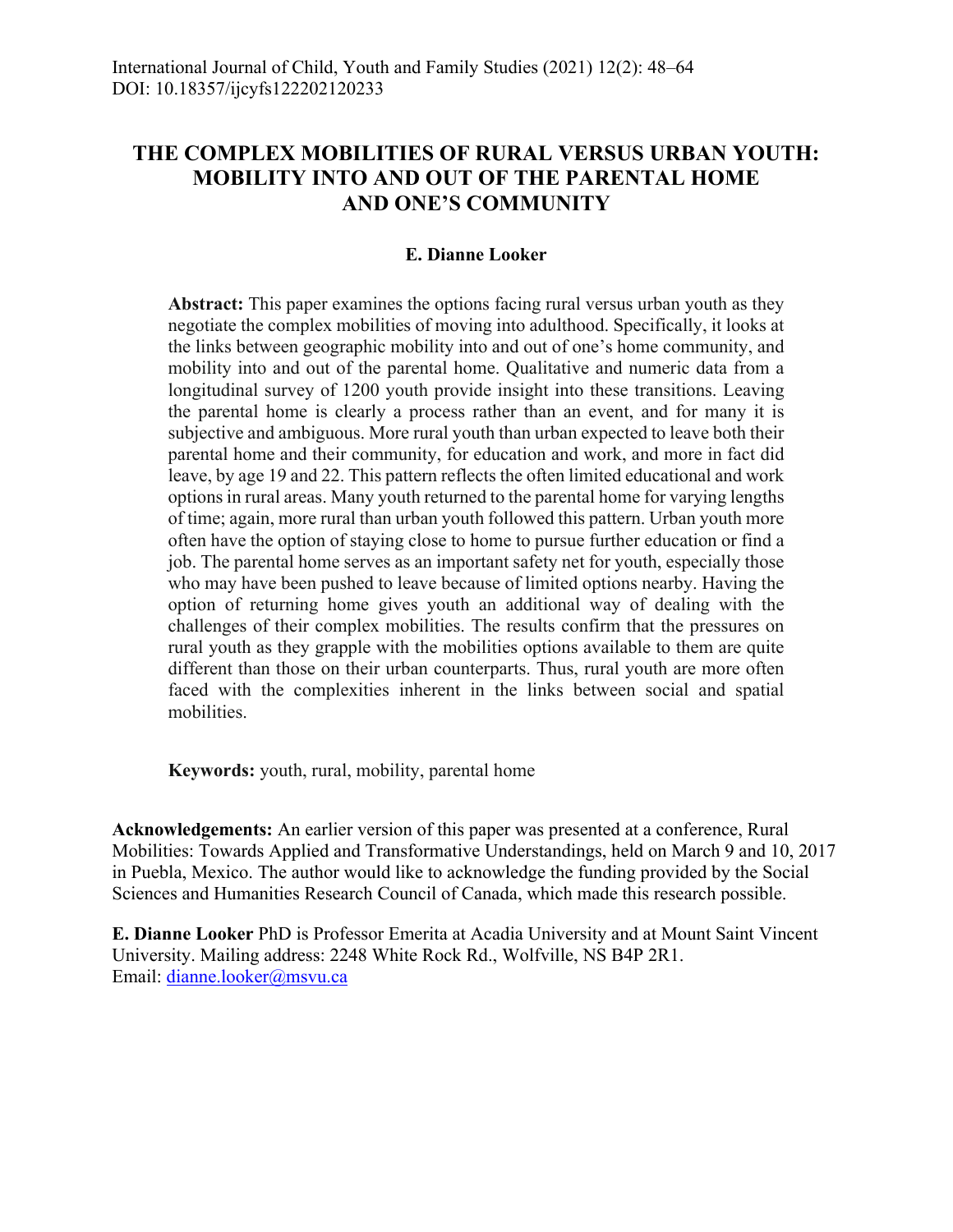Youth are mobile. Many move from one geographic area to another, either to pursue educational opportunities or to find employment. As they obtain further education and/or work experience, they are also engaging in a form of social mobility — gaining human capital as well as working towards gaining credentials and income. This is not always a straightforward process. Findlay et al. (2015) pointed out:

,…complex movements include the multiple residential mobilities of students in the early stages stages of entering the labour market, which Sage et al. (2013) have shown to involve multiple temporary relocations between place of study, parental home, and residence close to a new place of employment. (p. 392)

Youth are also moving from childhood to adulthood, albeit at different rates that may or may not correspond to their chronological age. Arnett (2000) describes this transition as one of "emerging adulthood" (see also Bynner, 2005). Further, as Mortelmans et al. (2016) noted, the transition from adolescence to adulthood is "demographically dense" in that it involves a number of transitions, including that of leaving the parental home. This particular transition is one that many, if not most, youth see as critical to gaining "adult status" and thereby becoming independent. Data from the survey described in the current paper show that, at age 28, rural "youth" are much more likely than their urban counterparts to say moving from the parental home is "very important" to claiming adult status.

This paper explores the complex mobilities of rural as compared to urban youth, looking at the relationships between spatial/geographic mobility and mobility in and out of the parental home. These various mobilities differ in a number of ways, one of which is their reversibility. Age is irreversible; all youth age at the same rate, although they lay claim to "adult" status at different ages. One of the times that youth in the current study say they are not treated as an adult, even when they are in their late twenties, is if they are living with their parents at age 28.

Gaining human capital and work experience are resistant to being reversed. One can lose one's knowledge and skills, and work experience can become irrelevant, but in most instances, it is safe to assume that skills and experience gained are kept. In contrast, both geographic mobility and mobility into and out of the parental home are fairly easily reversed, and often are. These two mobilities are often linked. In most cases, youth leaving the home community are simultaneously leaving the parental home, although some, of course, move with their parents to a new locale. Many will stay in the same community, but leave the parental home; others will move from the parental home for varying lengths of time, and then return.

What is more, as I will show below, it is not always clear — to the parent or the youth — when and whether the young person has, in fact, "left" the parental home. For many youth, there is a broad transition period during which they live with their parents for a while and away at other times, without a strong sense of which locale counts as the one where they "live". Indeed, this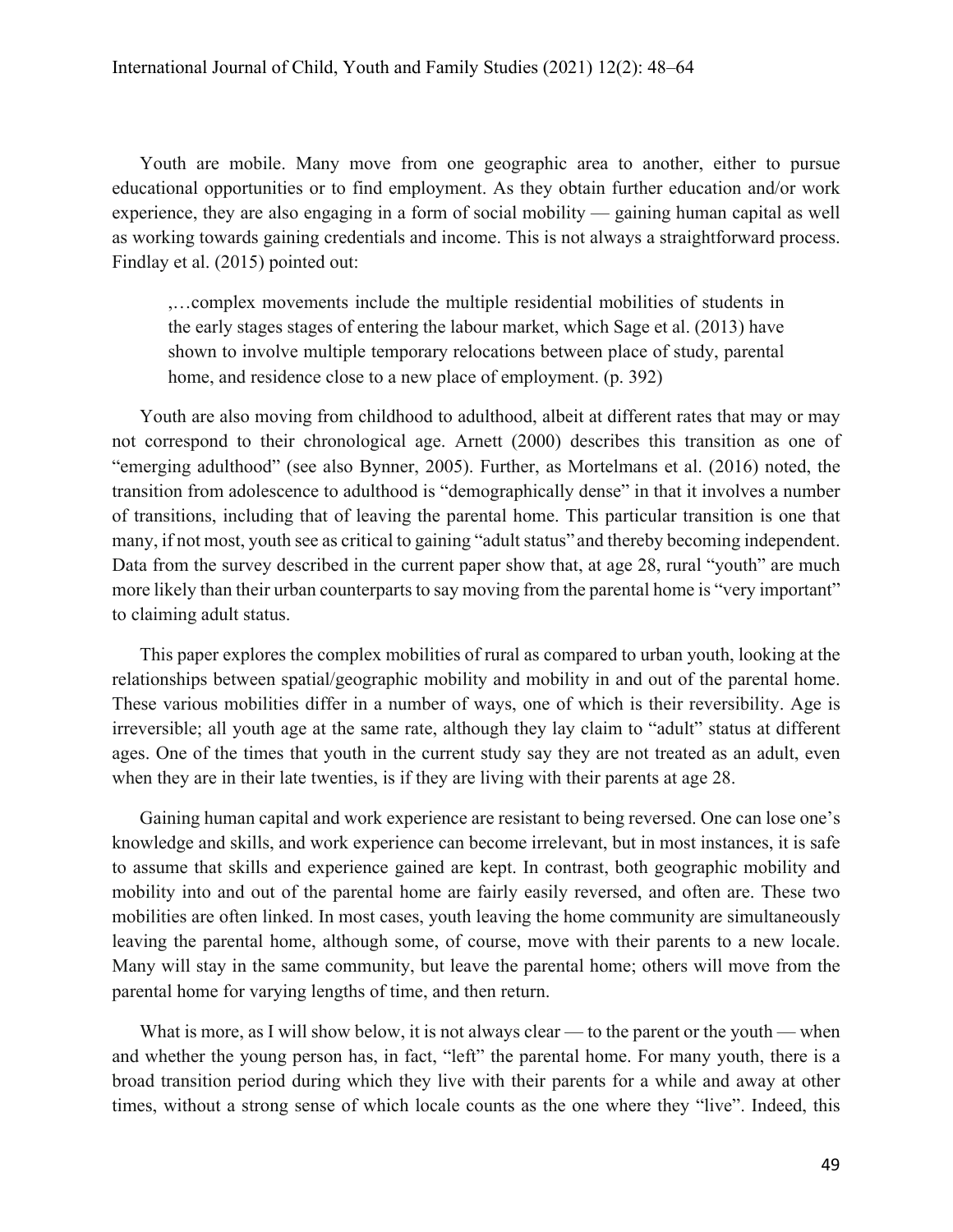ambiguity created difficulties for Statistics Canada when they were designing a survey for 18- to 20-year-olds in Canada as a first stage of the Youth in Transitions project, which I advised on. For a certain percentage of households, parents and their 18- to 20-year-old child did not agree on whether the young person was living at home, but was temporarily away at school, or had moved out to attend school, and only returned to the parental home for summer and holiday visits.

It may be better to see mobility out of the parental home as a *process* rather than a discrete event (Rossignon et al., 2016; Tosi, 2016) , even though for some youth it may be a discrete event. In this way, the parental home may be the quintessential example of "in-between-ness" (Sheller & Urry, 2006, p. 219) for youth. See also Rinallo (2016) for a discussion of young adulthood as an "intermediate" stage. Further, mobility out of the parental home is normative. There is a clear cultural expectation that, once they reach a certain age, youth *will* leave the parental home and establish themselves as independent adults. The age at which this is expected may vary, but the expectation is there. That expectation for mobility is less definitive for geographic and other forms of mobility that youth may experience.

### **Methods**

The data to explore these complex mobilities come from a longitudinal study of youth, undertaken by the author, who were surveyed at ages  $17 (N = 1,200)$ ,  $19 (N = 1,043)$ ,  $22 (N = 985)$ and 28 ( $N = 736$ ).<sup>1</sup> The first phase of the study involved 400 youth in a city in central Canada, 400 in the urban area of an Eastern Canadian province, and 400 from rural and small town areas of that province. Detailed, structured, face-to-face interviews were conducted with these youth. At the same time, structured surveys were given to the parents (or legal guardians<sup>2</sup>) of the youth. Lists were obtained from schools and school boards in the sample areas and a random sample of those born in the target year (aged 17, turning 18 at the time of the survey) were contacted. There was an over 80% response rate from the youth and over 70% from the parents.

Two years later, when the youth were 19 years of age, they were sent a one-page survey asking: "Which of the following are you doing?" and "Which of the following have you done [since first surveyed]?" Each question was followed by a list of possible responses. Three years later  $-5$ years from the first data collection — a more detailed, structured questionnaire was sent to all the youth (now 22 years of age) who could be traced. A one-page version was sent to those who did not respond after three requests; 63 young people completed this form themselves, and for an additional 47, the information was obtained from an alternative source, usually a parent. In depth, face-to-face, structured interviews were also undertaken with 483 youth at age 22, half from rural areas and half from urban areas at the time of the first survey.

<sup>&</sup>lt;sup>1</sup>See Andres et al., (1998) and Looker (2000) for details of the sample design and data collection.

<sup>&</sup>lt;sup>2</sup>Only 1% of the youth were living with neither parent but with two legal guardians. Three quarters were living with two parents.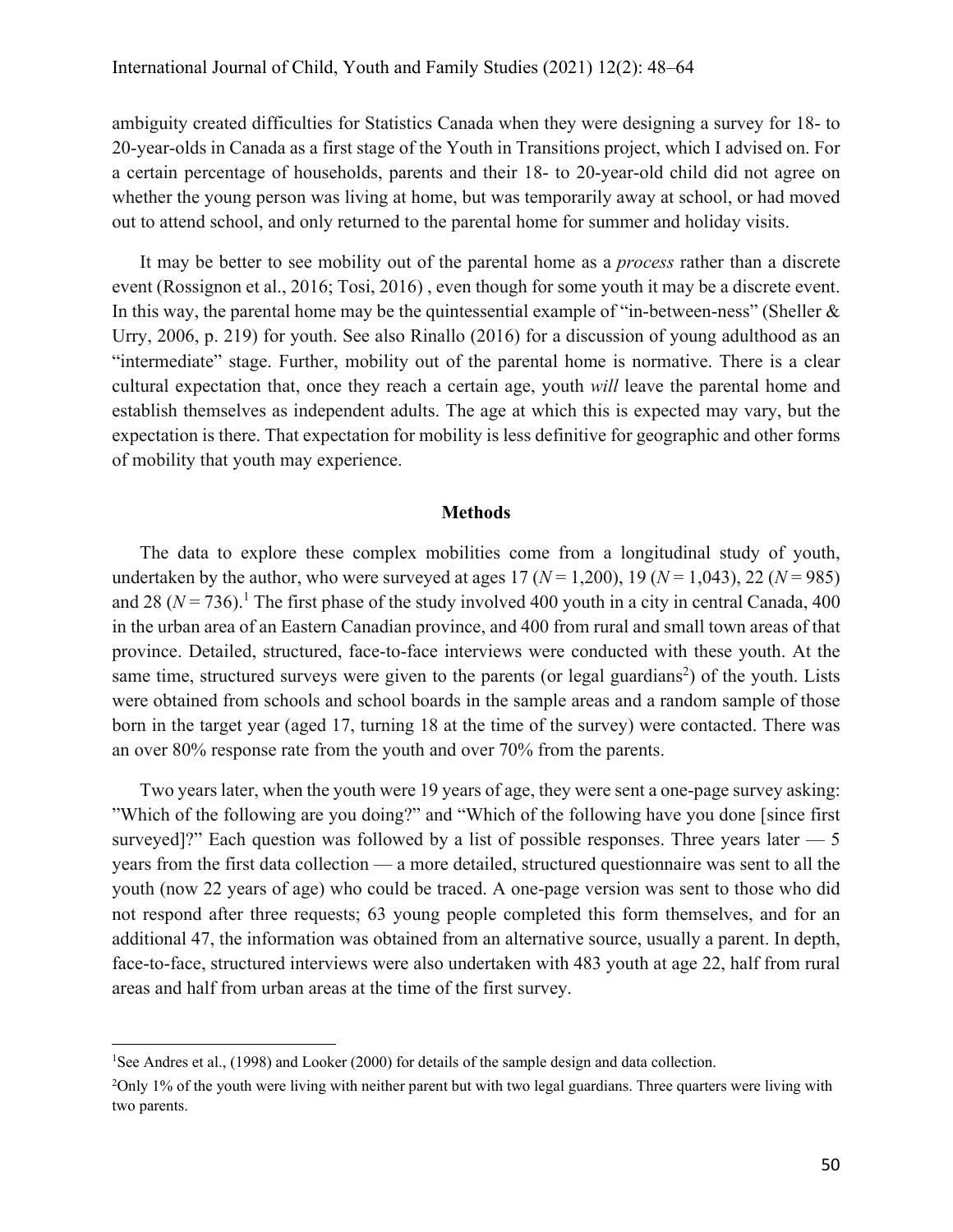Responses to all the preset questions were coded and linked in a longitudinal numeric file for quantitative analysis. The data set also includes qualitative data from verbatim responses to the many open-ended questions in the surveys (about their definitions of adulthood, and their various moves and why they made them), as well as verbatim responses from the detailed qualitative interviews with the 483 participants at age 22. These verbatim, qualitative answers are linked, via the person's identification number, to the numeric file.

This data set has some limitations. First, the rural sample is drawn entirely from one fairly small, culturally homogeneous province. It does not include any youth attending a school on a First Nation reserve. Considerable time, money, and effort was put into tracing the youth for the follow-up portions of the study. Those investments paid off in terms of strong response rates, and thus minimized non-response bias due to attrition. Nevertheless, those whose paths have been more problematic (from their point of view) may have been less willing to share their details. Those who were less mobile were easier to trace — a reality that is particularly relevant given that the focus of this analysis is on mobility. Despite these limitations, the overall patterns of mobility are very similar to those reported in other jurisdictions and other time frames. What this analysis adds are the voices of the youth as to *why* they made particular mobility decisions.

The primary focus of the present paper will be on mobility into and out of the parental home, and its links to geographic mobility, for rural and urban youth. Some of the mobility patterns are gendered; gender differences will be highlighted where relevant.

#### *Expectations*

In the first phase of the research, when the youth were 17 years of age, both the youth and their parents were asked if they thought the young person would stay in their current community. The responses of rural residents differed markedly from those of urban residents.<sup>3</sup>

|     |                       | Mother's response (%) |       | Father's response (%) |       |
|-----|-----------------------|-----------------------|-------|-----------------------|-------|
| Row | Prediction            | Rural                 | Urban | Rural                 | Urban |
|     | Definitely not stay   | 13                    | 3     | 14                    |       |
| 2   | Probably not stay     | 55                    | 30    | 54                    | 33    |
| 3   | Total "will not stay" | 68                    | 33    | 68                    | 35    |
| 4   | Probably stay         | 29                    | 59    | 30                    | 60    |
| 5   | Definitely stay       | 3                     | 8     | 3                     | 6     |
| 6   | Total "will stay"     | 32                    | 67    | 33                    | 66    |

Table 1. *Will Youth Stay in Community? Parental Responses when Youth is Age 17*

*Note*. Rural mothers:  $n = 242$ ; Urban mothers:  $n = 551$ ; Rural fathers:  $n = 188$ ; Urban fathers:  $n = 412$ .

<sup>3</sup> Throughout this analysis, "rural" and "urban" refer to the locale where the youth lived at age 17, at the time of the first survey. As noted, there was geographic mobility between the time the youth were 17 and the time they were 22 but the details of this mobility are not discussed here. Rather the focus is on those *from* rural and *from* urban areas.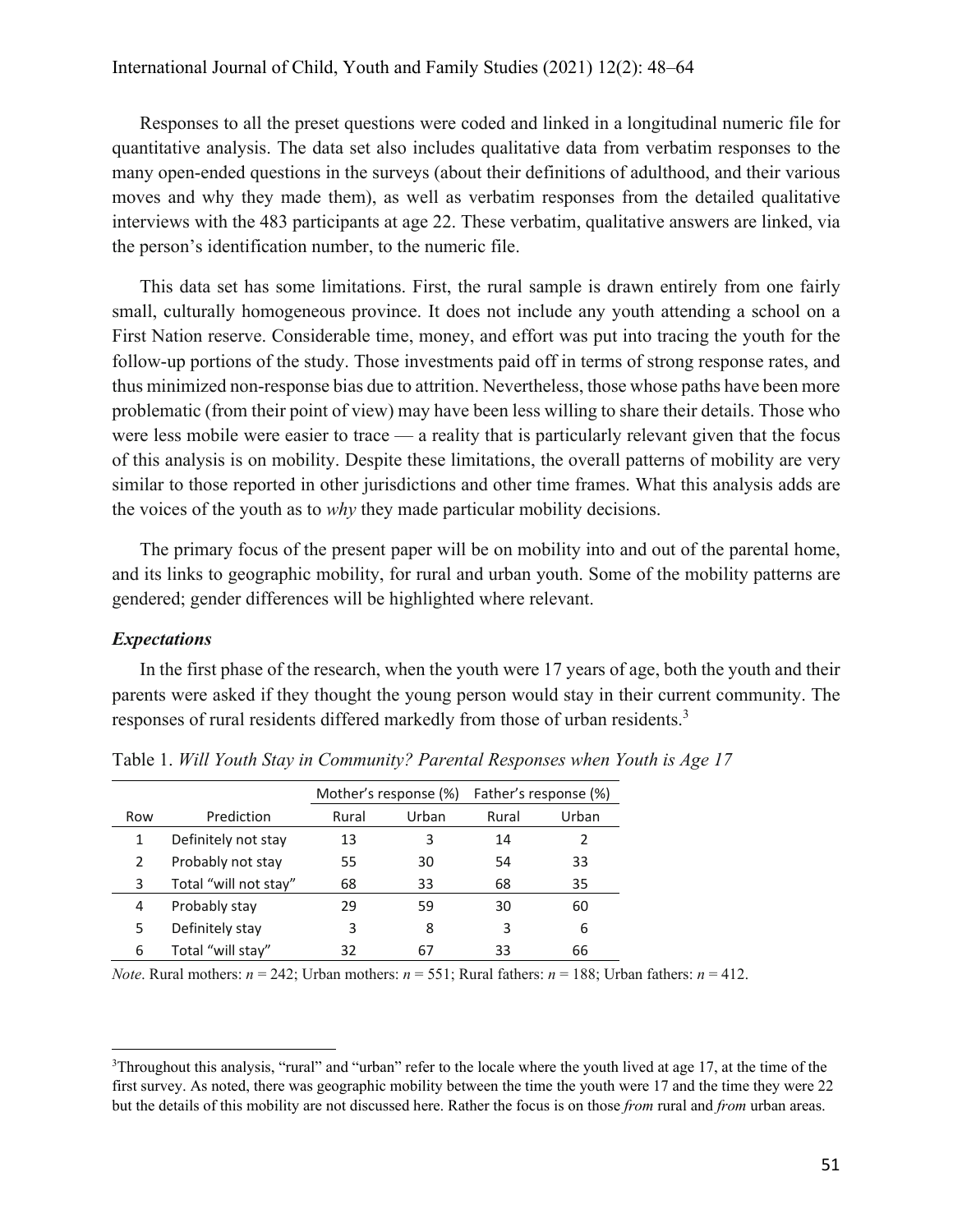As we see in Table 1, two thirds of the parents in urban areas said that they expected their son or daughter to stay in the community (67% of mothers and 66% of fathers; Table 1, row 6). In contrast, two thirds of the parents in rural areas (68% of mothers, and 68% of fathers; Table 1, row 3) said that they expected their child to leave the community. The youth were asked if they were likely to stay in their current community. Again, there was an urban–rural split: 58% of urban youth said "yes", compared to 27% of rural youth (data not shown). Here we see evidence of the expectation not only of leaving rural areas, but of staying in urban ones. Note that there were no differences in these responses based on the gender of the child.

The 17-year-olds were also asked how important it was to them, "as a person", to stay in their current area. Over half of the urban youth (55%) said it was important to them, compared to 42% of rural youth. In contrast, 22% of rural youth and 10% of their urban counterparts said it was "not at all important" to stay (detailed data not shown)<sup>4</sup>. Unsurprisingly, the expectation for rural youth leaving is partly based on educational opportunities (Corbett, 2007). However, that is not the whole story. Parents and youth in rural areas were also more likely to agree that, "Young people have a better chance of getting a good job if they leave here" (see Table 2). Only a quarter of urban parents and urban youth agreed with this statement compared to 70% of rural parents and rural youth (see Table 2, row 3).

|   |                            |       | Mother's response (%) |       | Father's response (%) |       | Youth response (%) |
|---|----------------------------|-------|-----------------------|-------|-----------------------|-------|--------------------|
|   | Row Level of agreement     | Rural | Urban                 | Rural | Urban                 | Rural | Urban              |
|   | Strongly agree             | 43    | 11                    | 36    | 10                    | 36    | 8                  |
|   | Agree somewhat             | 34    | 15                    | 36    | 15                    | 36    | 17                 |
| 3 | Total "agree"              | 77    | 26                    | 72    | 25                    | 72    | 25                 |
| 4 | Neither agree nor disagree | 8     | 21                    | 13    | 19                    | 16    | 31                 |
| 5 | Disagree somewhat          | 8     | 16                    |       | 21                    | 9     | 28                 |
| 6 | Strongly disagree          | 6     | 38                    | 8     | 36                    | 3     | 16                 |
|   | Total "disagree"           | 14    | 54                    | 15    | 57                    | 21    | 44                 |

Table 2. *Agreement with "Young People Have a Better Chance of Getting a Good Job if They Leave Here": Parental and Youth Responses when Youth is Age 17*

*Note.* Rural mothers:  $n = 247$ ; Urban mothers:  $n = 574$ ; Rural fathers:  $n = 192$ ; Urban fathers:  $n = 417$ ; Rural youth: *n* = 332; Urban youth: *n* = 853.

The expectation at age 17 is that many rural youth will leave both the parental home and their community. The longitudinal nature of the data set allowed us to follow these youth to see whether they did, in fact, leave.

<sup>4</sup> This rural–urban difference is the only rural–urban difference evident in the youth's responses to a whole set of questions about what is important to them including: involvement in community activities, earning a lot of money, developing friendships, being physically active, marriage or living together with a partner, having a steady job, involvement in leisure-time activities, involvement in work or career, family relationships, doing well in school, having children, travelling to different places, working to correct social problems, and "owning your own home".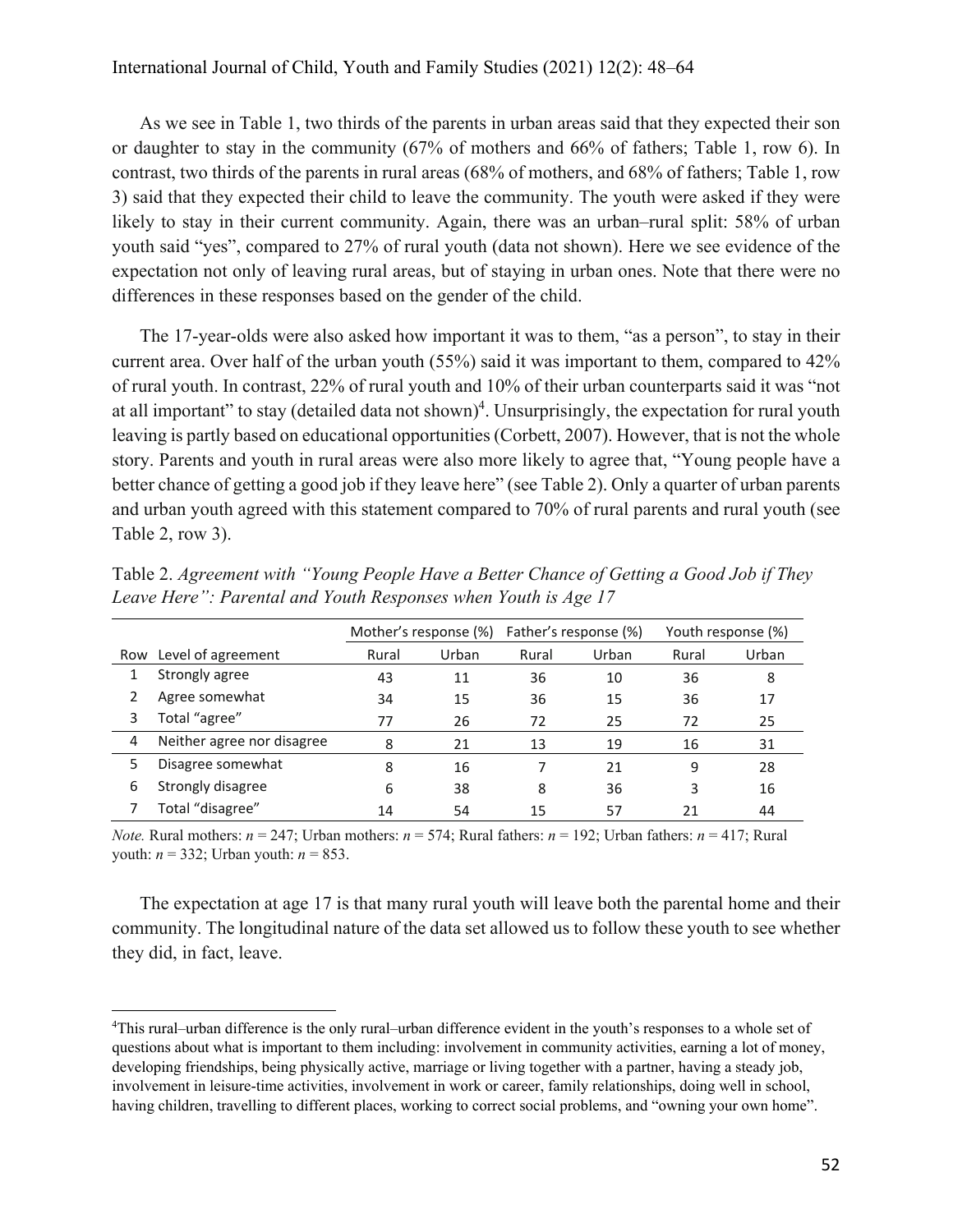#### *Mobility Out of the Parental Home and Community*

There was no rural–urban (or gender) difference in the proportion of youth who, at age 17, were still living with their parents or legal guardians. Over 90% of the youth were still in the "parental" home at that point. That picture had changed by the time of the first follow-up survey, at age 19. At that point over half (54%) of the rural youth had left their community, compared with 33% of urban youth (see Table 3, row 6). Even more rural youth (62%) had left the parental home, compared to 41% of urban youth (Table 3, row 5).

Table 3 gives the details of the intersections of these two types of mobilities for rural and urban youth at ages 19 and 22. It is important to note that the measures differ for the two ages. At age 19, the youth were directly asked if they had moved out of the parental home and if they had moved from their community since the first survey (when they were 17). In other words, this is a subjective report by the youth: to respond "yes" to this question, they would have had to regard themselves as having, at some point, moved out. As we will see below, youth varied in their definitions of what actually constitutes "moving out". More females than males, in both rural and urban areas, had moved out of the parental home by age 19 (data not shown).

At age 22, the youth were asked who, including parents and guardians, lived in their current household; for this analysis, their answers were tabulated into a dichotomy: "living with one or both parents/guardians" or "not". They were also asked the name of the community in which they were currently living (at age 22), which was coded into a dichotomy: "same community" or "different community" (from the one they were living in at the time of the original survey when they were 17). Some could have left the community, or the parental home, and returned; these youth would be grouped with others at age 22 who had never left at all. In other words, the 22 year-olds were not asked *whether* or not they had ever left the parental home.

|              |                                                      | Age 19    |              | Age 22    |             |
|--------------|------------------------------------------------------|-----------|--------------|-----------|-------------|
| Row Location |                                                      | Rural (%) | Urban $(\%)$ | Rural (%) | Urban $(%)$ |
|              | Not with parent(s) nor in same community as earlier  | 51        | 28           | 44        | 16          |
|              | Not with parent(s) but in same community as earlier  | 11        | 13           | 15        | 19          |
| 3.           | With parents and in same community as earlier        | 36        | 55           | 32        | 60          |
| 4            | Not in same community as earlier, but with parent(s) | 3         | 5            | 9         | 5           |
| 5.           | Total left parents (rows $1 + 2$ )                   | 62        | 41           | 59        | 35          |
| 6.           | Total left community (rows 1+4)                      | 54        | 33           | 53        | 21          |

Table 3. *Percentage of Youth Who Left Home Community and/or Parents by Age 19 and Age 22*

*Note.* Rural age 19: *n* = 309; Urban age 19: *n* = 732; Rural age 22: *n* = 239; Urban age 22: *n* =546.

The results show that similar (small) percentages of rural and urban youth had left the community with their parents (Table 3, row 4), and similar percentages were no longer living with their parents but had not left their community (Table 3, row 2). However, many more rural youth than urban (51% vs. 28% at age 19; 44% vs. 16% at age 22) had left both the community and their parents (Table 3, row 1). Conversely, a higher percentage of urban youth were living at home with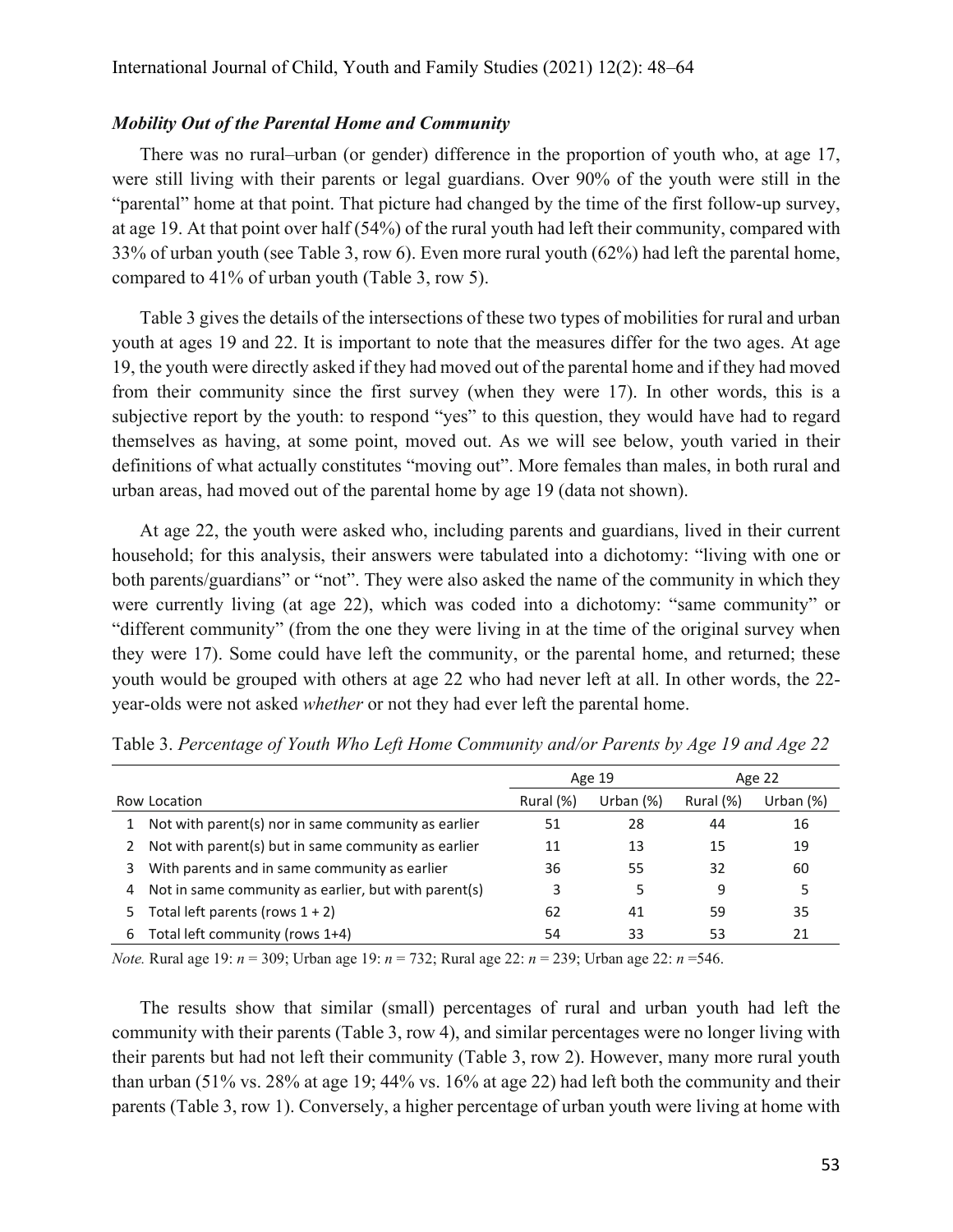their parents at age 19 (55% vs. 36% of rural youth; Table 3, row 3) and age 22 (60% vs. 32% of rural youth). In other words, there is, especially for rural youth, a clear link between mobility out of the parental home and mobility out of their "home" community.

Overall, as the summary rows in Table 3 (rows 5 and 6) show, more rural youth had left the parental home at age 19 (62% vs. 41% of urban youth), and age 22 (rural: 59%; urban: 35%). More rural youth had also left the community in which they had been living at age 17 (54% vs. 33% urban at age 19; 53% vs. 21% urban at age 22). This difference in the proportion of rural youth who are mobile is central to the discussion in this paper. The greater mobility of rural youth reflects the often limited range of options available to them compared to urban youth. A clear pattern of gender difference has also been observed (data not shown). More males than females either had never left the parental home, or had left and returned. These gender differences were evident for both rural and urban youth. As of age 22, 36% of rural females were living with one or both parents, compared to 50% of rural males, 59% of urban females, and 67% of urban males.

This intersectionality of types of mobility highlights the dilemma facing rural youth, which Corbett (2007) captured in his insightful analysis in *Learning to Leave*. If rural young persons want to pursue post-secondary education, especially university, they usually have to leave their home communities and therefore their parents' homes.<sup>5</sup> Although urban youth may opt to further their education in another locale, university or college attendance is available in virtually all Canadian cities. In other words, for some youth (particularly those in rural areas) the decision to extend one's human capital by pursuing further education means they must make at least a temporary transition out of the parental home and their home community.

# *The "In-Between" Process of Leaving Home*

The true complexity of the process of leaving the parental home is evident in the words of the survey participants. Some youth who had left to pursue educational options, and had returned during the summers, said they had not really left. For example, one young woman from a rural community said: "There were two stages — one when I went to [university]; the other was after I graduated and moved to [city] — that was the big move out. I think when I was 17 and went to [university] I still considered I lived here." Similarly, a young man from an urban area explained that he came back summer "because it's where I live". An urban female said: "I only went away to attend university — I never considered it moving out". Similarly, another said: "I went to England for university — I couldn't take them with me. It wasn't like I left or moved out" (urban female).

In contrast, many others with exactly the same pattern of living away from home during the school year, and back during summers, felt they *had* moved out and were "only back for the summers". One rural female commented on how gradual the "moving out" process was. "It started

<sup>5</sup> See Frenette (2003, 2007) for detailed analyses of the impact of proximity to colleges and universities on the postsecondary enrolments of rural youth.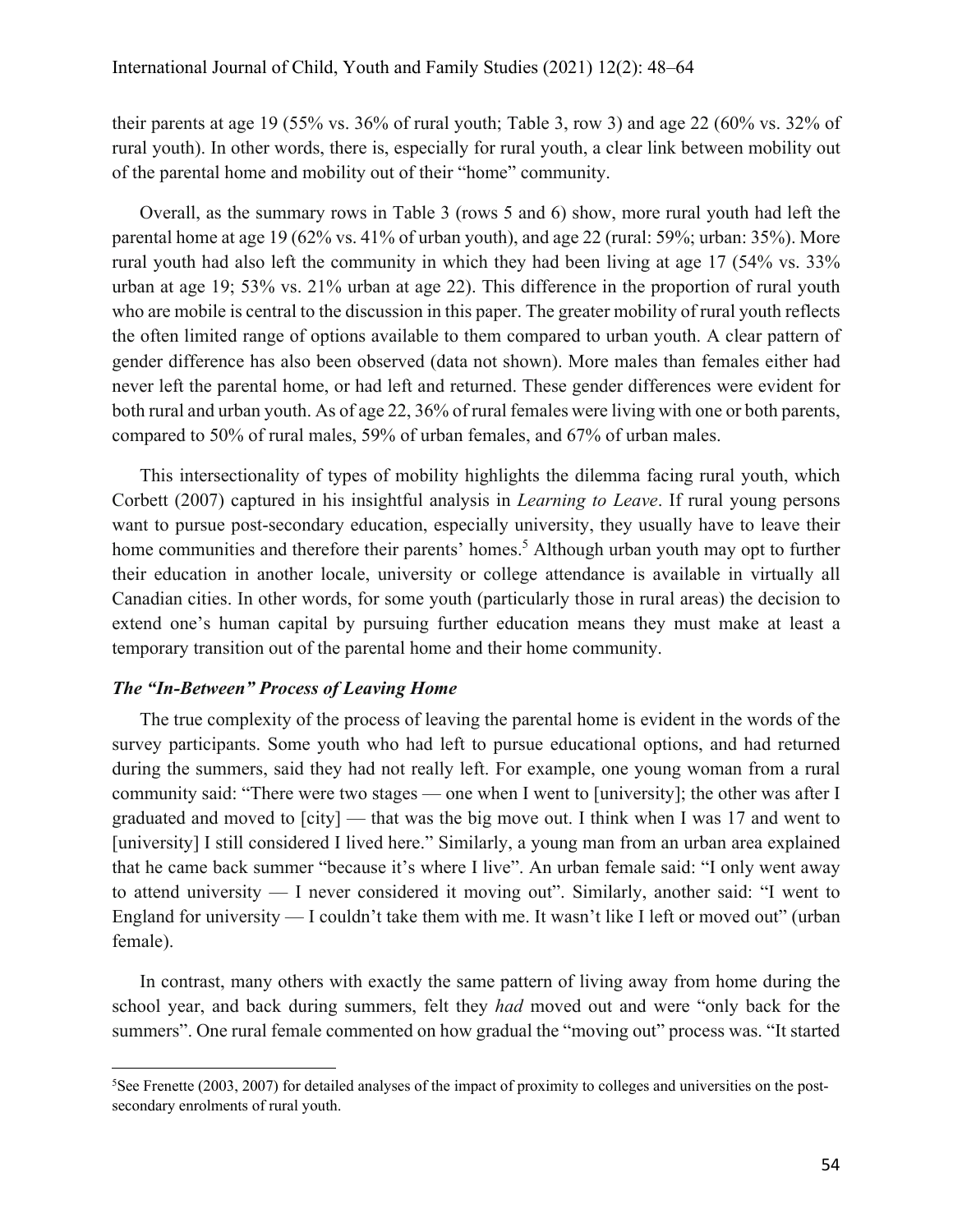out just a few days and progressed. I had clothes at home and here [with her boyfriend]. I could spend time with my boyfriend and it was nice and quiet down here. I was in transition for a time, in and out but definitely out by the spring." Another said: "Both: moved back and forth from school and work" (rural female).

So, moving out of the parental home seems to be a subjective matter. Interestingly, some youth were inconsistent from one survey to the next regarding their date of moving out, stating first that they had not moved out by a given date, but later that they had left the parental home before then. In other words, they revise their idea of when they actually moved out. Some reported having moved out, but then clarified that it had been for just a few days or weeks; others who were away for months at a time considered themselves still to be living "at home".

How long does one have to be away to be classified as having "left"? How long must one live with parents again to be counted as being "back"? Some youth classified the return in the summer as "coming home", others as "visiting for the holidays". As Du Bois-Reymond (1998) noted: "According to one's life situation, one moves around between one's own place and the parents' home, and leaving the parents' home is not as final as it used to be."

The complexity of the process is also evident in the fact that some youth left and returned many times, and not just for summers when they were attending a post-secondary institution elsewhere, although that was the most common pattern. By age 22, 57% of rural youth and 34% of urban said they had left their parents' home and were not currently living there. An additional 16% of rural youth, and 22% of their urban counterparts said they had left but later returned (detailed data not shown).

In sum, given that the transition out of the parental home is a process, not an event, the definition of what is happening and when it happens becomes a complex social construction. These unclear definitions are part of what Leccardi (2006) described as, "changes in the construction of young people's biographies in a social context characterized by great uncertainty, acceleration and fragmentation."

The complexity of this construction becomes evident in the next section of the paper, which looks at the *reasons* the youth gave for leaving the parental home and then returning to it, reasons that demonstrate that they regarded themselves as having moved out, and (for some) that they had returned. As we have seen, whether these "moves" have taken place is subjective and malleable. Tables 1 to 3, above, provide some of the rural–urban context for these moves. It is clear that not only are rural parents and youth more likely to expect that the young person will leave their home community (Table 1), these rural youth, in fact, are much more likely than urban youth to leave their community and therefore also the parental home. This difference in the proportion of youth leaving (and returning to then again leave) the parental home is the key rural–urban difference. In data not shown, it is evident that, on average, rural youth leave the parental home at a younger age than do urban youth.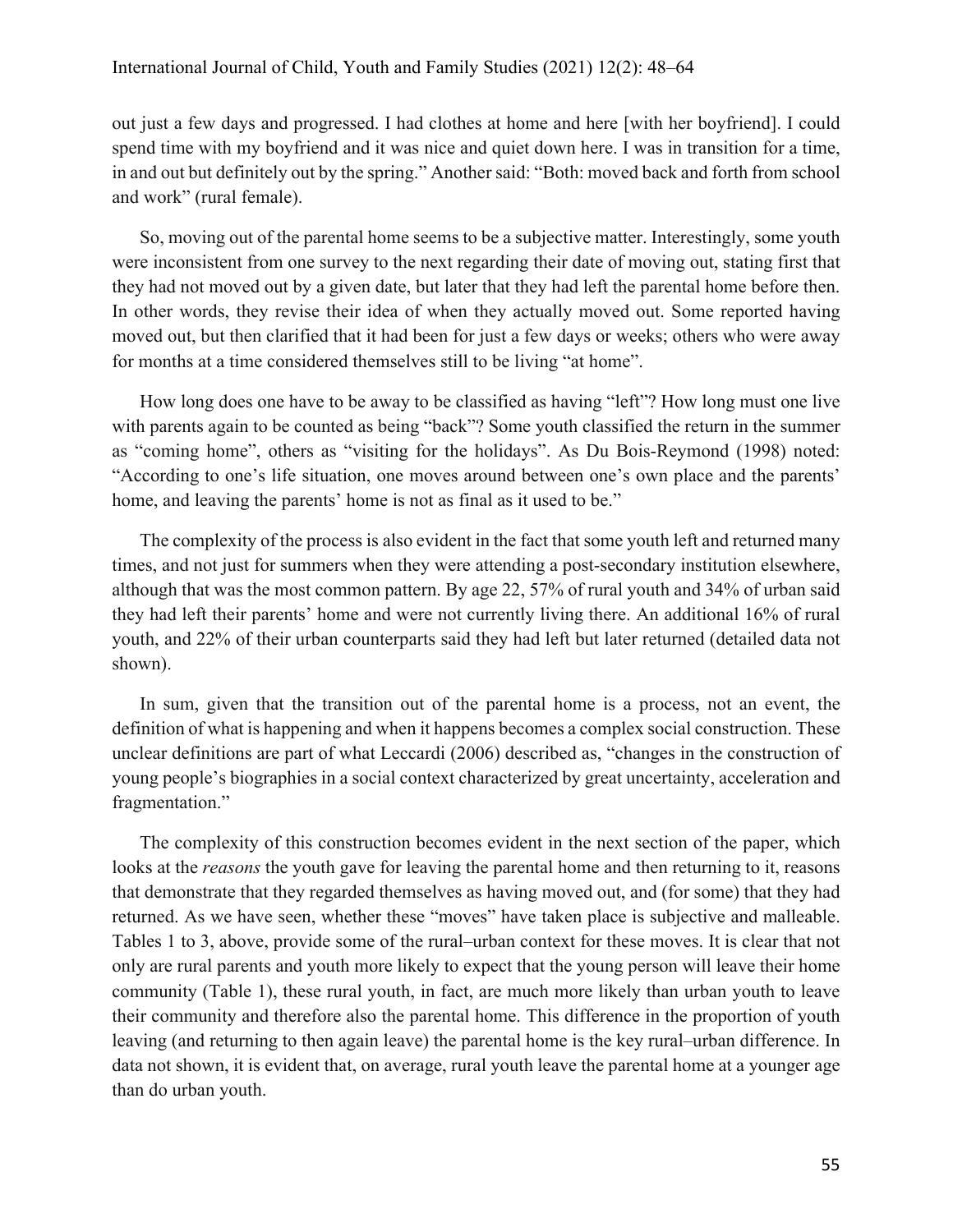### *Reasons for Leaving the Parental Home*

The interviews conducted at age  $22<sup>6</sup>$  provided more detail about the complex process of moving out, as youth were asked for their reasons both for leaving and for returning to the parental home.<sup>7</sup> Their reasons for leaving are presented below; the following section gives their reasons for returning.

**Pursue further education:** As indicated earlier, the most common reason for leaving home was to pursue further education at an institution in a different community (usually a city). For most rural youth, the decision to move was dictated by the decision to pursue this further education given that there was not a post-secondary institution in their own community: these youth usually felt that "it was too far to commute" (see also Holdsworth, 2009; Malatest & Associates, 2002). Urban youth also left their homes and communities for schooling, but only because they had chosen a *particular* institution that was farther away, not for lack of options in their home community. So, the decision process of pursuing further education is different for rural than for urban youth. For rural youth, the decision is *whether* to go on to post-secondary education; for urban it is *where* to go. Most rural youth must accept that the decision to continue their education entails leaving not only their parental home but also their home community. For most urban youth, the decision about further education is independent of the decision to leave home. According to the interviews at age 22, 30% of the urban youth and 43% of the rural youth left the parental home to pursue schooling elsewhere. However, keep in mind that some of the youth who left their community to attend an educational institution did not "feel" that they had "left home".

**Find work:** It is not just schooling that pulls or pushes youth to leave the parental home. Youth also leave home to find work, work that is typically more readily available in urban than in rural areas. Sixteen percent of rural youth said they left their parents' home for work; only 9% of urban youth gave this response. However, it is also the case that many youth return home for the summers (or even permanently) for the work available in their home community. Both rural (13%) and urban (10%) youth said they returned home for work.

**Be on one's own:** Another motivation to move out of the parental home is to be on one's own, to "be independent". Thirty-one percent of rural and 28% of urban youth mention this search for independence as the rationale for leaving home. As one young rural woman reported, "I had to for my sanity; it was not that bad, but it was time to leave and be on my own." Another, a young man from a rural area commented: "I figured I could do stuff on my own." Or, as a young woman from

<sup>6</sup> Interviews were conducted with a subset (483 youth) of the total sample, who at this stage of the research were 22 years of age. Many of those whose questionnaire responses are reported in Table 3 were not part of these additional detailed interviews.

<sup>7</sup> The youth who were interviewed were asked if they were currently living with one or both parents (or legal guardians). If they said yes, they were asked if they had ever moved out, and if so, when and why, and when and why they moved back. Those who said no, that they were not currently living with their parents or guardians, were asked when and why they had left, and when and why they had ever gone back for any length of time.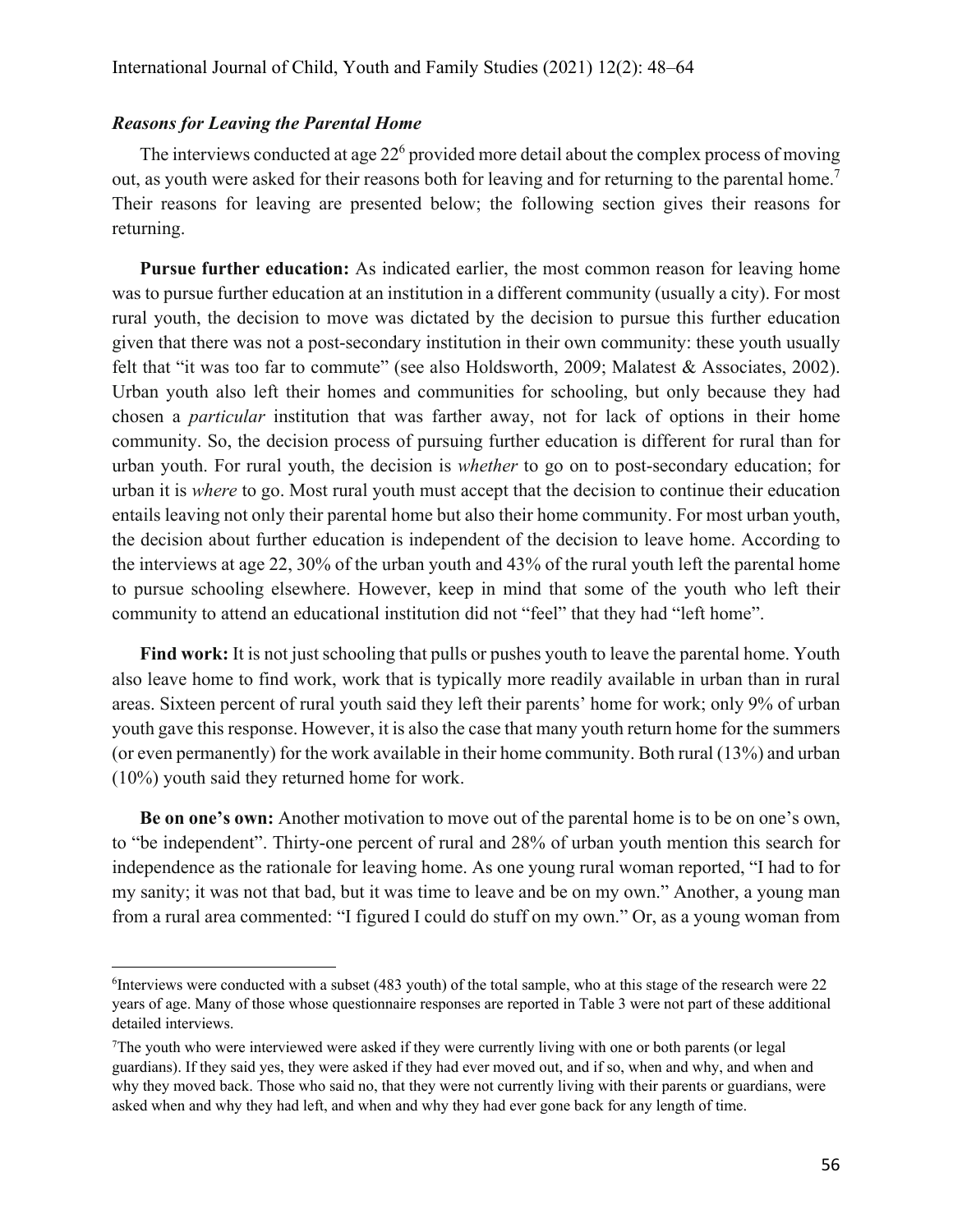an urban region phrased it, "I just wanted to get my own place, see what it was like on my own and everything." Many moved in with a friend or relationship partner, while others left because they were having a child. These youth tended to also say the move provided a type of independence.

**Conflicts:** A minority (about 7% of rural and 8% of urban youth) left home because of conflicts with their parents or another family member. A rural female commented, "I had problems at home. That's why I quit school and left home." Another rural female commented that she "hated living at home and the restrictions". Some chafed at the rules set by parents: "I was 17 and I had to be home by 10 p.m. and all my friends could stay out until 12 or 1 on school nights. I couldn't do what I wanted; it wasn't fair" (rural female); "I had a dispute with my father; I couldn't take his controlling influence any more" (rural male); "Mom and I were getting on each other's nerves. I thought it was time to be on my own" (urban male).

**Involuntary:** In a few cases the youth didn't leave, the parents left — to another part of Canada, to an "old folks' home" (grandparents were the guardians in this case) or a lone parent died. Some youth were kicked out: One rural female said, "They [her parents] asked me to [leave]. I never had a job and they were getting on my case, so I left and moved in with an aunt." An urban female commented, "I was pregnant; my parents thought it would be too much of a hassle to have a baby there." One urban woman had to move from her parents' home because she was enrolled for social assistance and "wasn't allowed to live with parents".

# *Reasons for Moving Back*

As noted above, in the interviews conducted when the youth were 22 years of age, the participants were also asked whether or not they had moved back home and the reasons for this choice. Of course, their comments about returning have to be understood in light of the considerable variation in their definitions of what constituted having "left".

A small number of these youth said they would never go back, but most did — at least temporarily for holidays and weekends, if not summers. Others returned to the parental home for more extended stays. And, of course, at age 22 there were still a number (60% of urban, 32% of rural) who said they had never left (Table 3, row 3).

**Fallback option:** For many returning youth, the parental home was a fallback option. The parental home as a fallback is part of the parental safety net, as described by other researchers (e.g., Sage et al., 2013; Swartz et al., 2011). If things didn't work out elsewhere, if they couldn't get a job, if their marriage or relationship was in trouble, they moved back "home". Of youth who left home and then returned, 26% of rural youth and 16% of urban youth gave reliance on the fallback of parental support as the reason for their return. An additional 9% to 10% of rural and urban youth talked about how living at home was cheaper, and thus saved them money.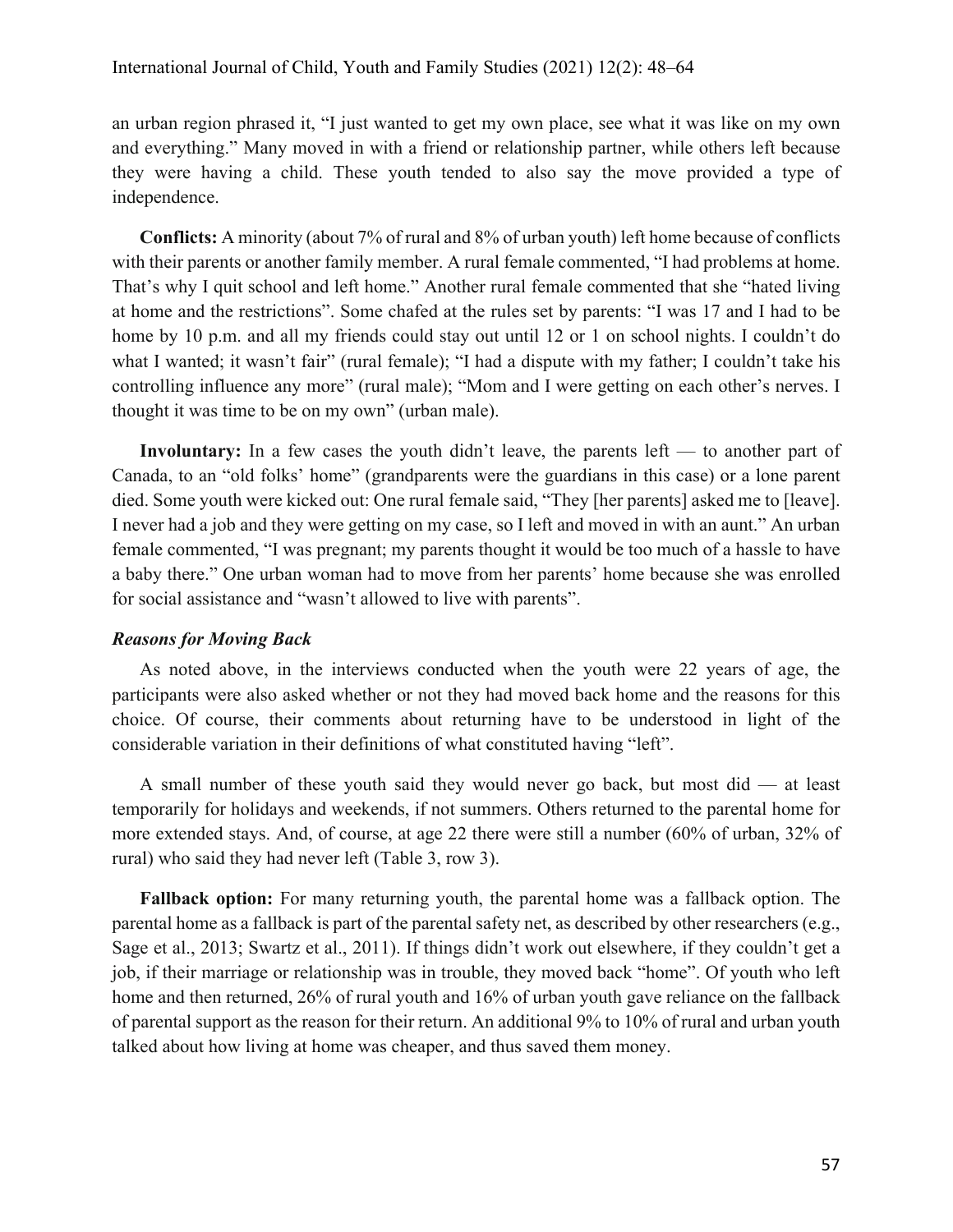The following quotations illustrate these patterns: "I was finished school and I didn't know what I was doing" (urban male); "I couldn't afford my own place any more" (urban male); "Because I wasn't getting anywhere with my life at that time. I had no job, no education, and I realized I had to get back on my feet…" (urban female); "I ran out of money and had to come home" (rural male); "When [boyfriend] and myself broke up, because of financial reasons I lived at home" (rural female); "I returned home between jobs whenever I had no place to live" (rural female); "To get a job and it was cheap to live here" (rural female).

**Opportunities in the community:** Others (10% of urban and 13% of rural youth) had opportunities in the community where their parents lived for summer or more permanent work. Some found work in their parent's business; others felt they had options because of the contacts they had in the community.

**Offer support:** While some returned home to get assistance, others came to offer support when needed — a family member was sick, a relative needed a babysitter, or someone close to them needed care.

However, such transitions were not always straightforward. One urban female said, "Coming home people expect things of you. It's harder to come back this time."

#### *Home*

In many of the quotations, whether they were talking about leaving or returning, the youth used the term "home" to describe living with their parents. This terminology raises the question of when a young person can be said to have established a "home" of their own and thus when the parental abode is no longer considered "home". Many of these young people had lived on their own — in academic residences, in apartments, with friends, roommates, siblings, spouses, and partners. Yet, they still referred to their parents' house as "home". For rural youth in particular, the fact that, in most instances, their parents still lived in what they called their "home community" reinforced this definition of home being where their parents are.

### *Options*

Besides the fluidity of the transitions in and out of the parental home, an underlying dynamic seems to be one of options — options available or restricted to which youth have access. Youth, as emerging adults, "not only vary in the degree of exploration they choose to pursue, but also … this exploration is not equally available to all young people" (Mortelmans et al., 2016, p. 82). For many rural youth, educational and work options are restricted. Table 2, above, documents that rural youth and parents were aware of the restricted work options available locally even while the young person was still at home. Urban youth can pursue a range of post-secondary and employment options while staying in their home communities, and the results, reported above, suggest that they take advantage of this possibility.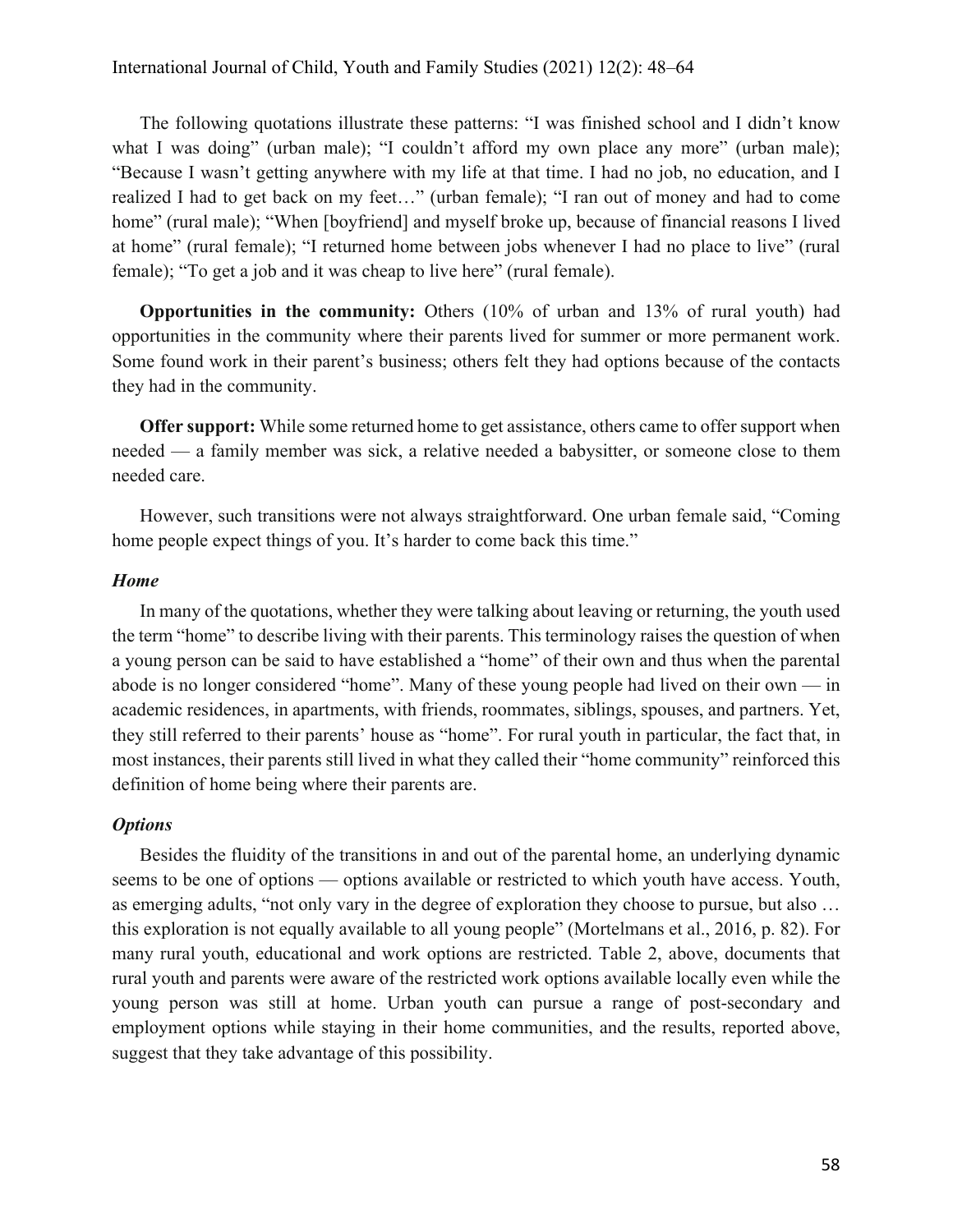The key "option" being explored here is that of staying in the parental home, and of returning once one has left. About a third of both rural and urban young people who said they had left their parents' home also (as of age 22) said they had not returned. For some, this was because they had moved on and established their own home with a partner, and/or child. A minority had left after experiencing conflicts at home; for them, returning was not seen as a viable option. For others, especially those in rural areas, the option of living in or returning to the parental home was not available to those who wanted to pursue certain other options with respect to education, work, or relationships.

#### **Overview of Interview Results**

The tables, below, give a numeric summary of the patterns in these quotes from the interviews with the youth at age 22. It is important to remember that they were only asked why they left the parental home, and when and whether they returned to the parental home if they reported they had, in fact, at some point left and returned. They were only asked why they returned home if they reported they had, in fact, left. As the quotations have shown, the youths' views about whether they had left and whether they had returned were fluid and ambiguous. With that caveat in mind, Table 4 and Table 5 allow for a more systematic comparison of the responses given by the 22 year-old youth (who are designated "rural" or "urban" according to where they were living at age 17). The number of observations differs between the two tables because only those who said they had left the parental home at some point were asked if they had returned, and, if so, why they had returned. Also, individual participants often advanced more than one reason for leaving or returning, and so were counted in multiple rows. Not all reasons for leaving or returning are listed: for example, a handful said they had left to travel, and a few had left home or returned home because they were pregnant.

|     | Selected reasons for leaving     |           |              |
|-----|----------------------------------|-----------|--------------|
| Row | the parental home                | Rural (%) | Urban $(\%)$ |
|     | Schooling                        | 43        | 30           |
|     | Work                             | 16        | q            |
| 3   | Independence/living with another | 31        | 28           |
| 4   | Conflict at home                 |           | 8            |

Table 4. *Reasons for Leaving the Parental Home: From Interviews, Age 22*

*Note*. Some individuals gave more than one reason for leaving. This table presents the reasons most frequently given by those who had left. Rural:  $n = 191$ ; Urban:  $n = 144$ .

Table 4 documents, from the qualitative interview data, what numeric analyses from other studies (e.g., Looker, 2002; Malatest & Associates, 2002) have shown: many youth report that they leave home for schooling and for work. Schooling looms large as a source of the rural–urban difference in the likelihood of leaving home. At age 22, more rural than urban (43% vs. 30%) participants said they had left home to pursue schooling. For work, the rural–urban difference is also present, but less pronounced: 16% of rural youth and 9% of urban youth gave this reason for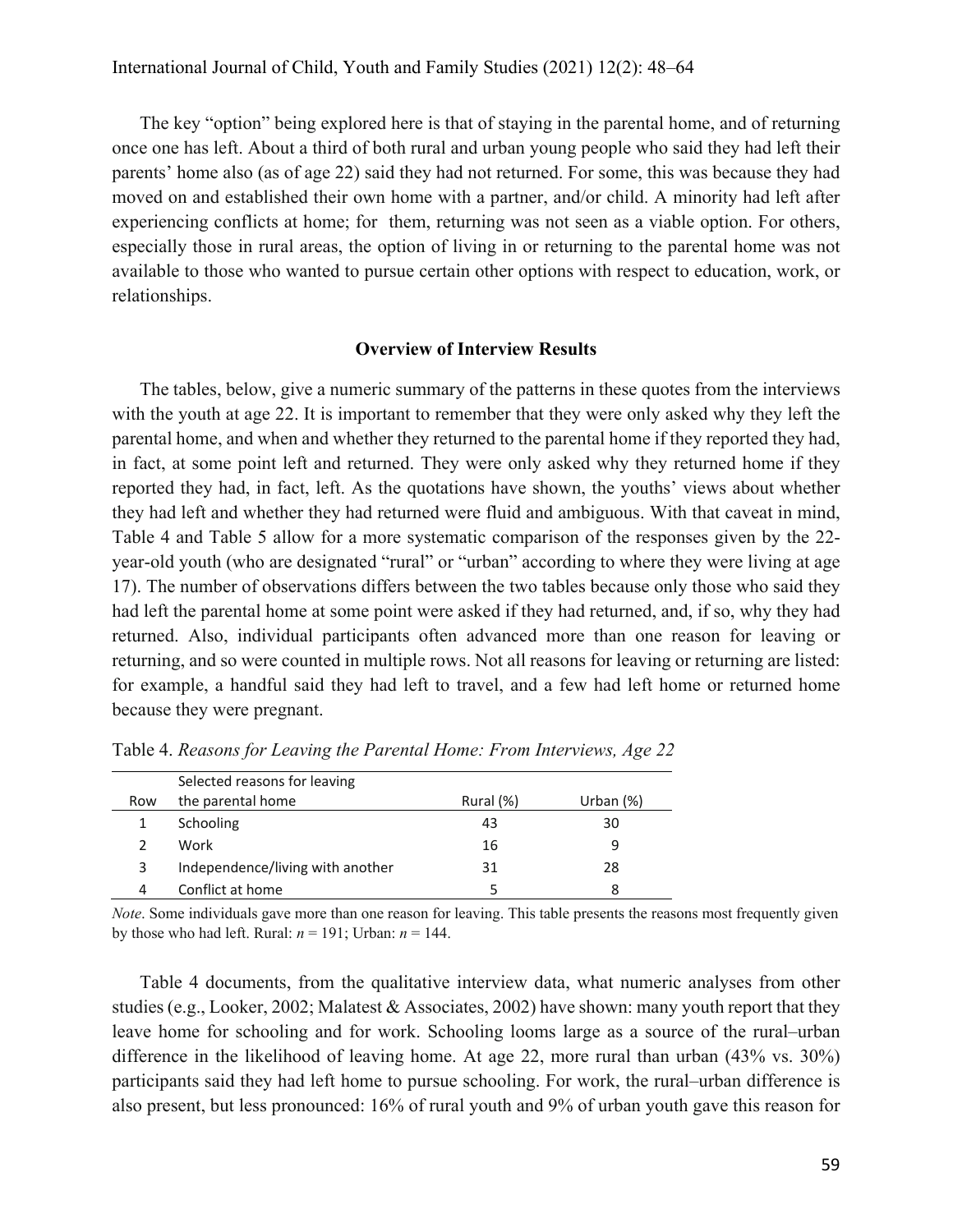leaving the parental home. It is notable that a relatively high percentage (about 30%) of both rural and urban youth said they had left to establish some independence.

Table 5 provides a summary of the reasons the 22-year-old youth gave for *returning* to the parental home once they had left. Rural youth were more likely than urban to mention that they just returned for summers, or just for visits and/or vacations. More importantly, they were more likely than urban youth to give reasons for returning that reflected reliance on the parental home as a safety net (26% of rural vs. 16% of urban youth were in this category).

|     | Selected reasons for returning |           |              |
|-----|--------------------------------|-----------|--------------|
| Row | to the parental home           | Rural (%) | Urban $(\%)$ |
| 1   | Schooling                      | 3         | 3            |
| 2   | Work                           | 13        | 10           |
| 3   | To help                        | 4         | 1            |
| 4   | <b>Financial reasons</b>       | 10        | 9            |
| 5   | Summers only                   | 25        | 13           |
| 6   | Just to visit/vacations        | 19        | 2            |
|     | Fallback/safety net            | 26        | 16           |

Table 5. *Reasons for Returning to the Parental Home: From Interviews, Age 22*

*Note*. Some individuals gave more than one reason for returning to the parental home. This table presents the reasons most frequently given by those who had left and returned. Rural:  $n = 144$ ; Urban:  $n = 83$ .

It is not difficult to understand the key rural–urban difference in the rationales for *leaving* the parental home. Rural youth left to find educational and work options that were generally unavailable in their home communities. When it comes to returning to the parental home, however, what are we to make of the rural–urban differences in rationale? Many more rural than urban youth, of those who had reported leaving (Table 3, row 6), returned for summers and for visits (Table 5, row 6). We know that more of them left (see Table 3). However, these percentages are based on those who say they *had* left. Moreover, why did more rural than urban youth use their parents as a fallback or safety net (Table 5, row 7)? One interpretation might be that the rural youth left earlier than their urban counterparts, and in greater numbers, because of the limited educational and occupational options they face. Given this "compelled" mobility, these youth may not yet have been as ready as they would have liked for this independence. Of course, those urban youth who were still, or again, living with their parents at age 22 might also have been dependent on the parental "safety net" — they just did not leave home to invoke it. Given the patterns observed for urban youth, and given the limited evidence we have on shifts in mobility patterns when educational options in rural areas are expanded (Frenette, 2003, 2007), it might be safe to assume that many of these rural youth would have opted to stay closer to home if they had had the chance. In other words, not only is the process of leaving home a complex and fluid one, the pressures facing rural and urban youth to leave (and to return) are quite different.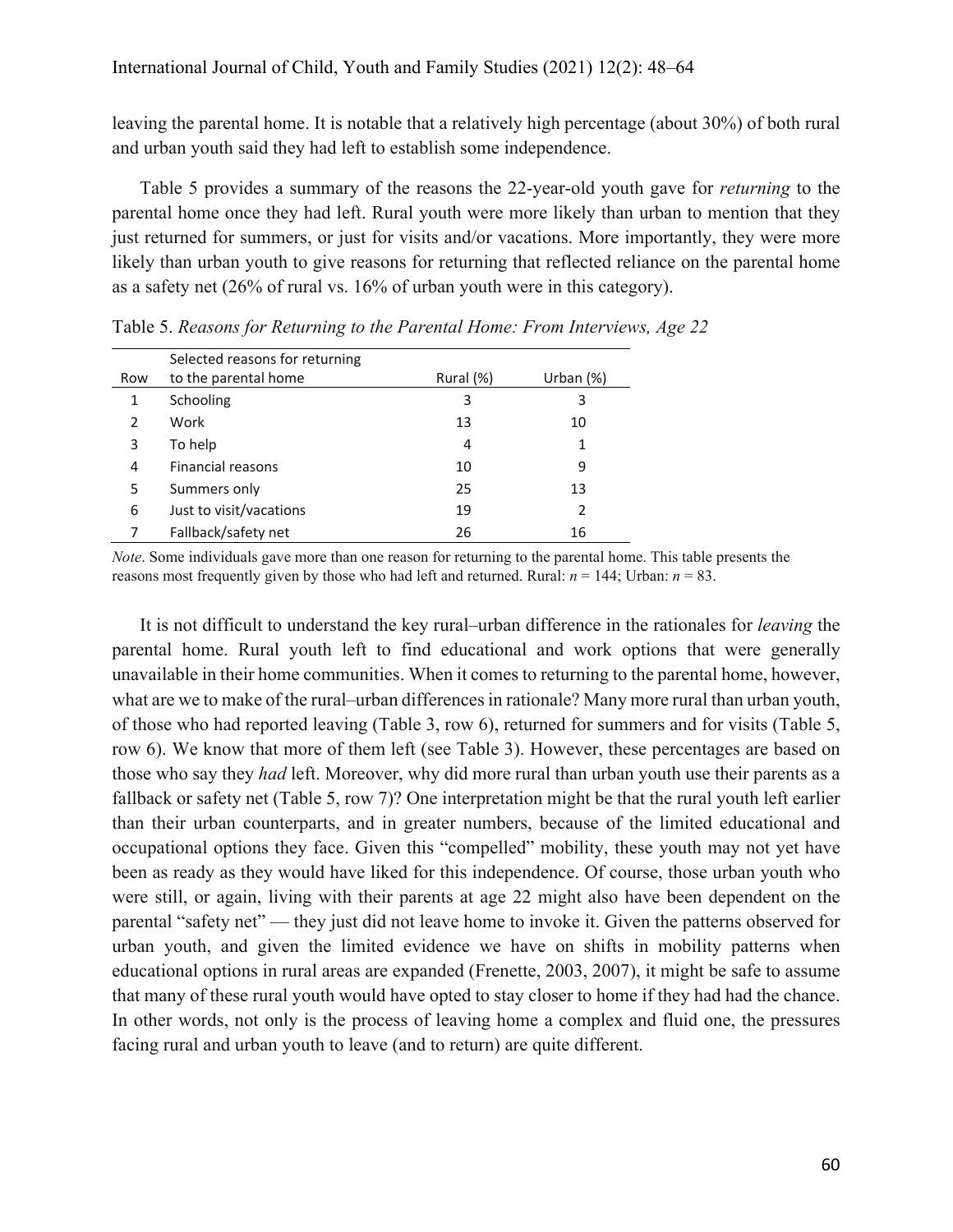# **Conclusion**

The majority of rural youth and rural parents say they expect that the youth will leave their home community (and therefore the parental home), for education, work, both, or some other purpose. These expectations are largely borne out in this longitudinal study. However, there is considerable "back and forth" mobility as rural youth go through the process of leaving the parental home and community.

Pursuing educational opportunities is a prime driver of migration from rural communities (Corbett, 2007), as this study confirms. Employment is a distant second. In our study, "independence" was a motivation for about a third of the youth; of course, taking on a job or pursuing educational options may also involve establishing some independence from parents. However, for most youth, that independence is apparently explored with the confidence that the parental safety net is there if things do not work out. For many of the young people in this study, their first forays into independent life were short-lived, ending when relationships failed or money ran out.

It is clear from the evidence, presented above, that leaving the parental home is a "process" and a complex and a subjective process at that. Youth, their parents, and a neutral academic observer might each reach different conclusions, based on the same observed "facts", about when and whether a young person had left the parental home, and whether they had returned. Indeed, for some, it may be that "home" is as much or more a subjective emotional attachment to a locale rather than a specific place of residence.

This analysis has documented some of the complexities of the process of moving into and out of the parental home. This transition is expected of youth at some point — it is, as noted at the start of the paper, a normative type of mobility. The timing is variable, however, and dependent in part on whether the parents live in a rural or an urban community.

Youth from rural areas more often felt compelled to link geographic mobility with mobility into and out of the parental home. This link was necessitated by the relative dearth of educational options in most rural communities. It is exacerbated by a lack of desirable work options as well. However, their home communities seem to have provided temporary summer jobs for at least as many if not more rural as urban youth, insofar as somewhat more rural than urban youth say they return to their home community for work. Urban youth can, of course, stay at home and access the educational and work options there.

We have seen that definitions of whether or not one has, in fact, "moved out" used by youth and their parents were fluid, ambiguous, and sometimes inconsistent. Since more rural than urban youth left their home communities between the ages of 17 and 22, more of them had to confront this ambiguity. Urban youth who lived at home while attending post-secondary education had no difficulty in affirming that they were still living at home. It was those who had gone away who had to address the question of whether they had really left and, if so, when. Were they living at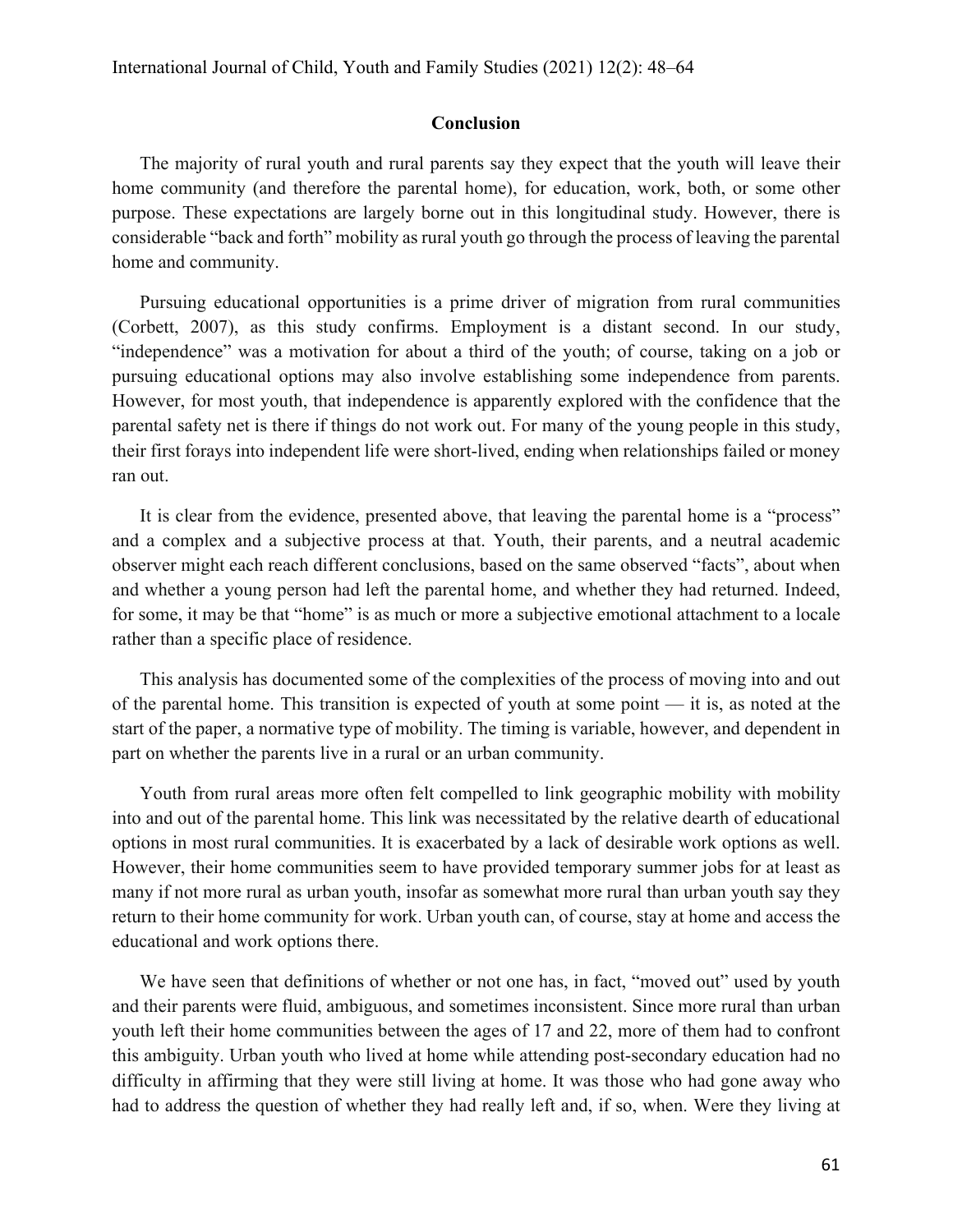home while temporarily away, or were they living elsewhere and temporarily home when school was not in session? These two interpretations are quite different social constructions of the same complex reality. It is rural youth in particular who have to grapple with these social constructions. Thus, it is rural youth in particular who are faced with the complexities of the link between these spatial and social mobilities.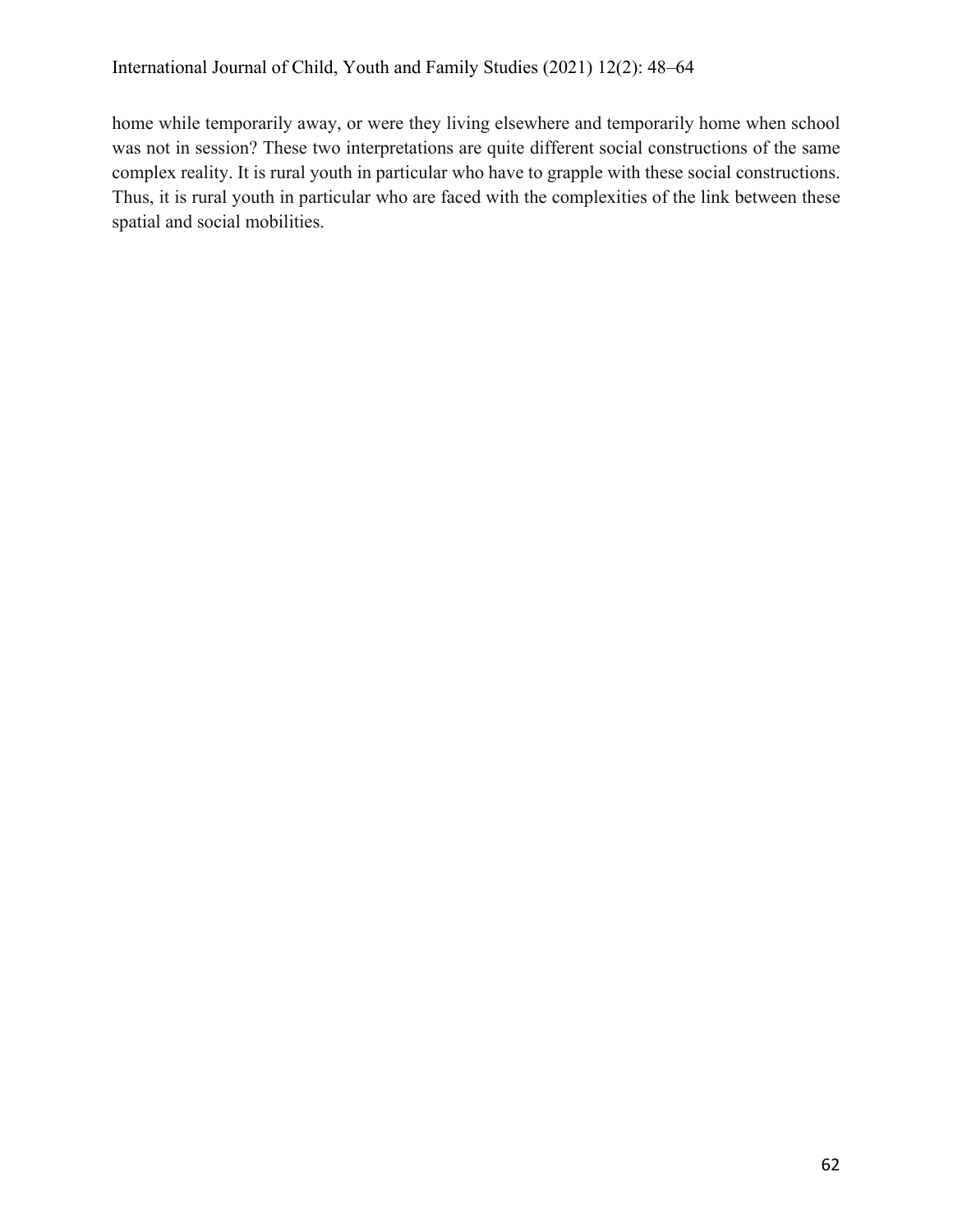# **References**

- Andres, L., Anisef, P., Krahn, E. D. Looker, & V. Thiessen. (1998). Longitudinal research on youth transitions in English Canada, from the1970s to the 1990s. In M. Gauthier & D. Pacom (Eds.), *Spotlight on … Canadian youth research* (pp. 21-40)*.* Laval University Press.
- Arnett, J. J. (2000). Emerging adulthood: A theory of development from the late teens through the twenties. *American Psychologist*, *55*(5), 469–480. doi:10.1037/0003-066X.55.5.469
- Bynner, J. (2005). Rethinking the youth phase of the life-course: The case for emerging adulthood? *Journal of Youth Studies*, *8*(4), 367–384. doi:10.1080/13676260500431628
- Corbett, M. (2007). *Learning to leave: The irony of schooling in a coastal community.* Fernwood Press.
- Du Bois-Reymond, M. (1998). "I don't want to commit myself yet": Young people's life concepts. *Journal of Youth Studies*, *1*(1), 63–79. doi:10.1080/13676261.1998.10592995
- Findlay, A., McCollum, D., Coulter, R., & Gayle, V. (2015). New mobilities across the life course: A framework for analysing demographically linked drivers of migration. *Population, Space and Place*, *21*(4), 390–402. doi:10.1002/psp.1956
- Frenette, M., (2003). Access to college and university: Does distance matter (Catalogue no. 11F0019MIE — No. 201). Statistics Canada, Analytical Studies Branch. https://citeseerx.ist.psu.edu/viewdoc/download?doi=10.1.1.200.8051&rep=rep1&type=pdf
- Frenette, M. (2007). Do universities benefit local youth? Evidence from university and college participation, and graduate earnings following the creation of a new university (Catalogue no. 11F0019MIE — No. 283). Statistics Canada. https://www150.statcan.gc.ca/n1/en/catalogue/11F0019M2006283
- Holdsworth, C. (2009). 'Going away to uni': Mobility, modernity, and independence of English higher education students. *Environment and Planning A: Economy and Space*, *41*(8), 1849– 1864. doi:10.1068/a41177
- Leccardi, C. (2006). Facing uncertainty, temporarilities and biographies in the new century. In C. Leccardi & E. Ruspini (Eds.), *A new youth?: Young people, generations and family life* (pp. 15–40). Routledge, Taylor & Francis.
- Looker, E. D. (2000, June). *Leaving the parental home: Implications for rural and urban youth* [Paper presentation]. Annual meeting of the Canadian Sociology and Anthropology Association, Edmonton, Alberta, Canada.